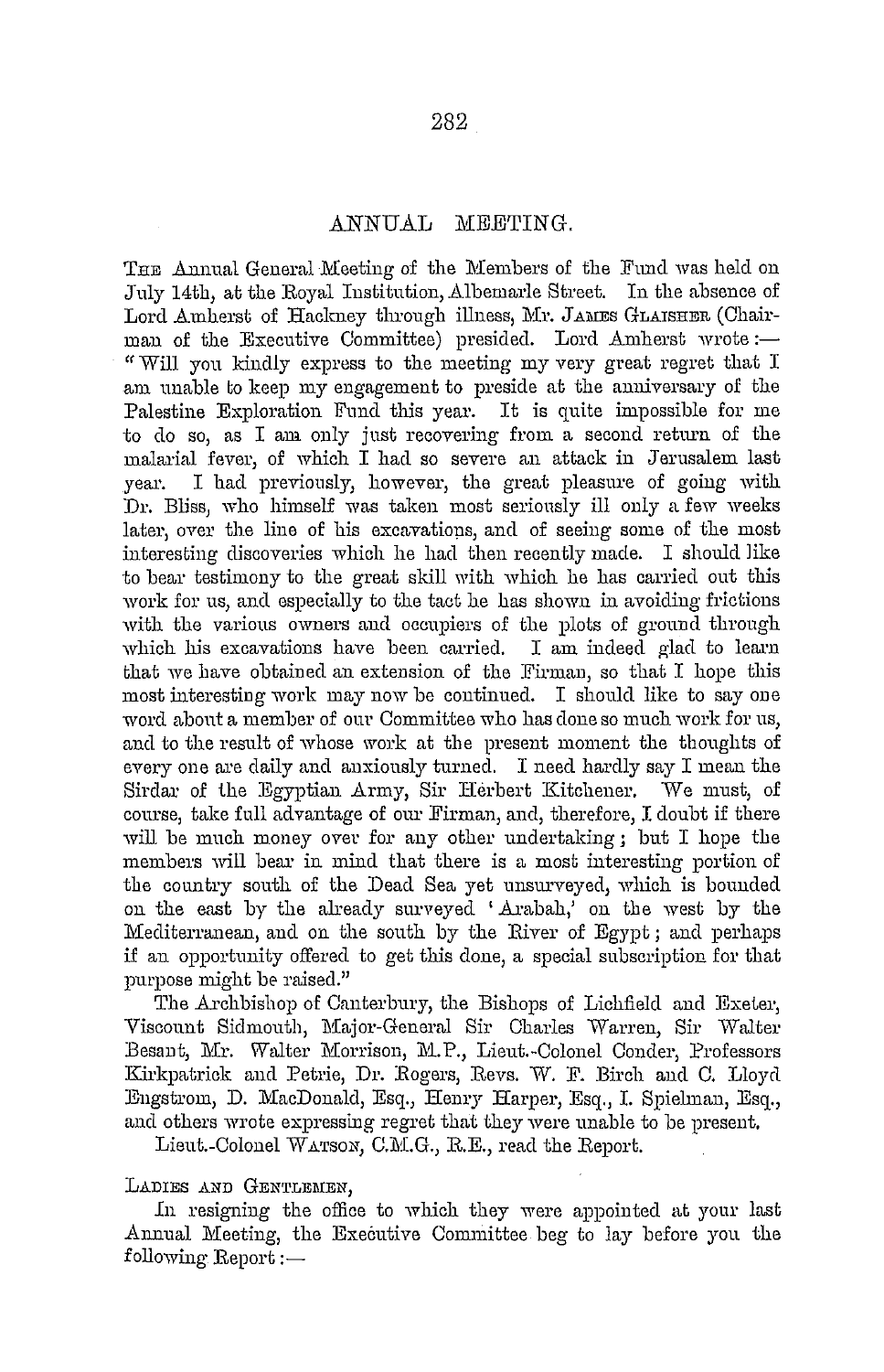They have held 22 meetings for business.

The chief work of the year has been the excavations at Jerusalem, which have been carried on with much energy, skill, and tact by Dr. Frederick Bliss, assisted by Mr. Archibald Dickie.

The following summary of the results of the excavations from May, 1894 to May, 189G, has been forwarded to us by Dr. Bliss *:-*

" The progress of the excavations during the last two years has been illustrated by the plans and reports of Mr. Archibald Dickie and myself in the *Quarterly Statements*.

However, a brief summary, statistical rather than theoretical, will be of advantage, in grouping together the results which are more or less scattered in the pages of the Journal.

Our point of commencement, as well as our point of departure, was the great rock scarp under the Protestant School, and in the Protestant cemetery south-west of the Cœnaculum. It was our point of commencement because, picking up the line of scarp outside the cemetery, we found a tower connecting it with the exposed scarp pointing north-east. Around this tower and scarp was a deep fosse. The scarp was also our point of departure, for the wall subsequently found by us and traced to Siloam begins at the top of this fosse, which thus separates it from the tower and scarp, and after running south-east turns to the east for some distance, when it again runs south-east to a point just outside and south of the lower pool of Siloam.

The distance between fosse and pool along the line of wall is 2,420 feet, or a little under half a mile. The sum of the lengths of the pieces of wall actually excavated along this line amounts to 1,175 feet, or almost a quarter of a mile. The reasons for our not seeing it along the whole line were two : first, its utter destruction proved at various points ; second, the fact that it passed under a Jewish cemetery for the length of over 100 yards. From the fosse to this cemetery 77 per cent, of its length was actually seen and measured; from the other end of this cemetery to the pool 31 per cent. was seen. But the bit of wall entering the cemetery and the bit of wall emerging from it were identical in masonry, character, and direction. Moreover, beyond the cemetery, though the wall itself has disappeared for some distance, yet a line of exposed cliffs shows where it must have been for 100 yards. Between the fosse and the pool the base of the wall dips 420 feet, or about 1 in 5.

I never ride clown the valley of Hinnom without glancing up the bill, and noting with satisfaction that the points through which the wall was found to run are always at the top of the steepest part of the slope, just where General Sir Forestier Walker, speaking simply as a military man, said that a wall ought to run, when he visited me a few days after the work had begun. In other words, it occupies the extreme possible southern position. At its south-west angle it is 370 yards south of the present city wall; at its south-east angle it is *670* yards south of the Håkûrat-el-Khâtûnîveh, near the present Dung Gate.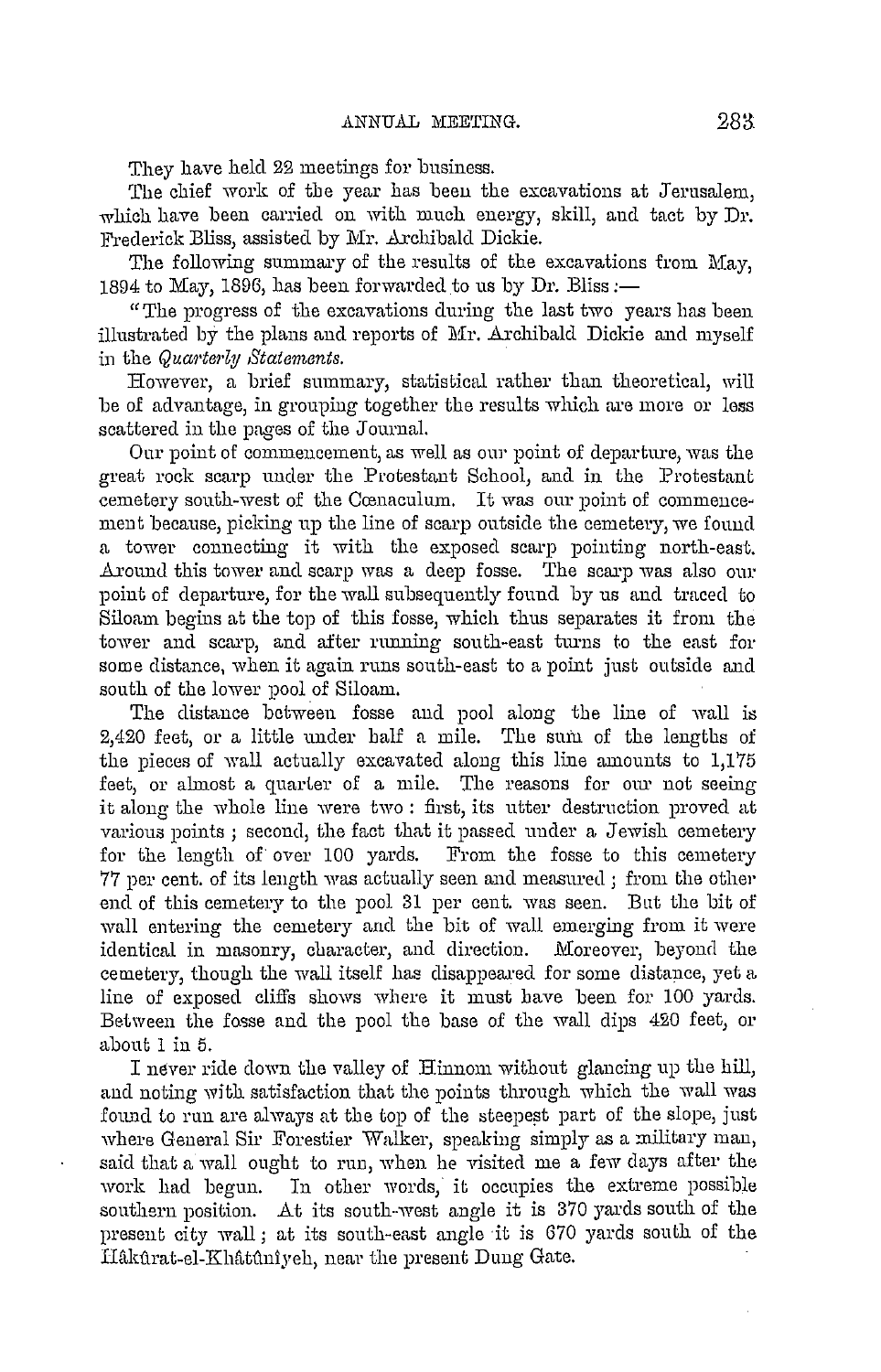Between the fosse and the Jewish cemetery the wall is double, that is to say was built in two periods. For 100 yards these periods are so distinct that we may say there are two walls. The upper or later wall rests on several feet of *debris* which buries the older wall, whose foundations are in the rock. [From considerations of masonry, &c., the wall emerging from the cemetery and running down to Siloam appears to be the older or lower wall.] On the upper wall were found five towers; on the lower, four, two of them very beautifully built.

Two gates were found at the south-west and south-east angles of the city respectively. Both gates have superimposed door-sills, indicating three periods; the sockets, bolt holes, and in the case of the lower gate, door jamb, are clearly seen. Under both gates large drains pass.

The wall was found at greatly varying depths.

At one point its ruined top was so near the surface that the fellah had often struck his plough against it, while the rock is only 6 feet below the surface.

At another point the rock is 48 feet below the surface, and towering above it the wall was found still standing to a height of 45 feet.

At many points we had to dig deep before we found the top of the wall. Sometimes the ruin was so great that only a single rude foundation course remained. Sometimes we would be pleased to find several fine courses continuing, only to be disappointed at their suddenly ceasing where the wall had been robbed for stones.

The masonry ranged from the rudest foundation rubble to exquisitely jointed and finished work.

Theory was to be avoided in this sketch, but  $I$  may be permitted to remark that there are good reasons to suppose that the lower wall is Jewish:-

*Fii-stly.-The debiis* separating it from the upper wall indicates a time when no city wall ran along this line, and points to an interruption in the city's history like that which occurred after the destruction by Titus. The upper wall would then be Roman or Christian.

*Secondly.-The* pottery found along the base of the lower wall is almost exclusively Jewish, while that at higher levels is Roman.

I have shown that the lengths of the pieces of this wall actually traced amount to a quarter of a mile.

The united lengths of our shafts, tunnels, and trenches amount to over a mile and a quarter.

This, however, by no means indicates lost labour. Indeed the work that was without some good result is a very small percentage of the whole; for negative results take as much labour as positive.

To prove where the line was destroyed required many a tunnel and trench.

Our mile and a quarter of digging represents other labour as well.

We followed a paved road for 100 yards leading to the south-west gate.

For another 100 yards we worked around a scarp defending the wall.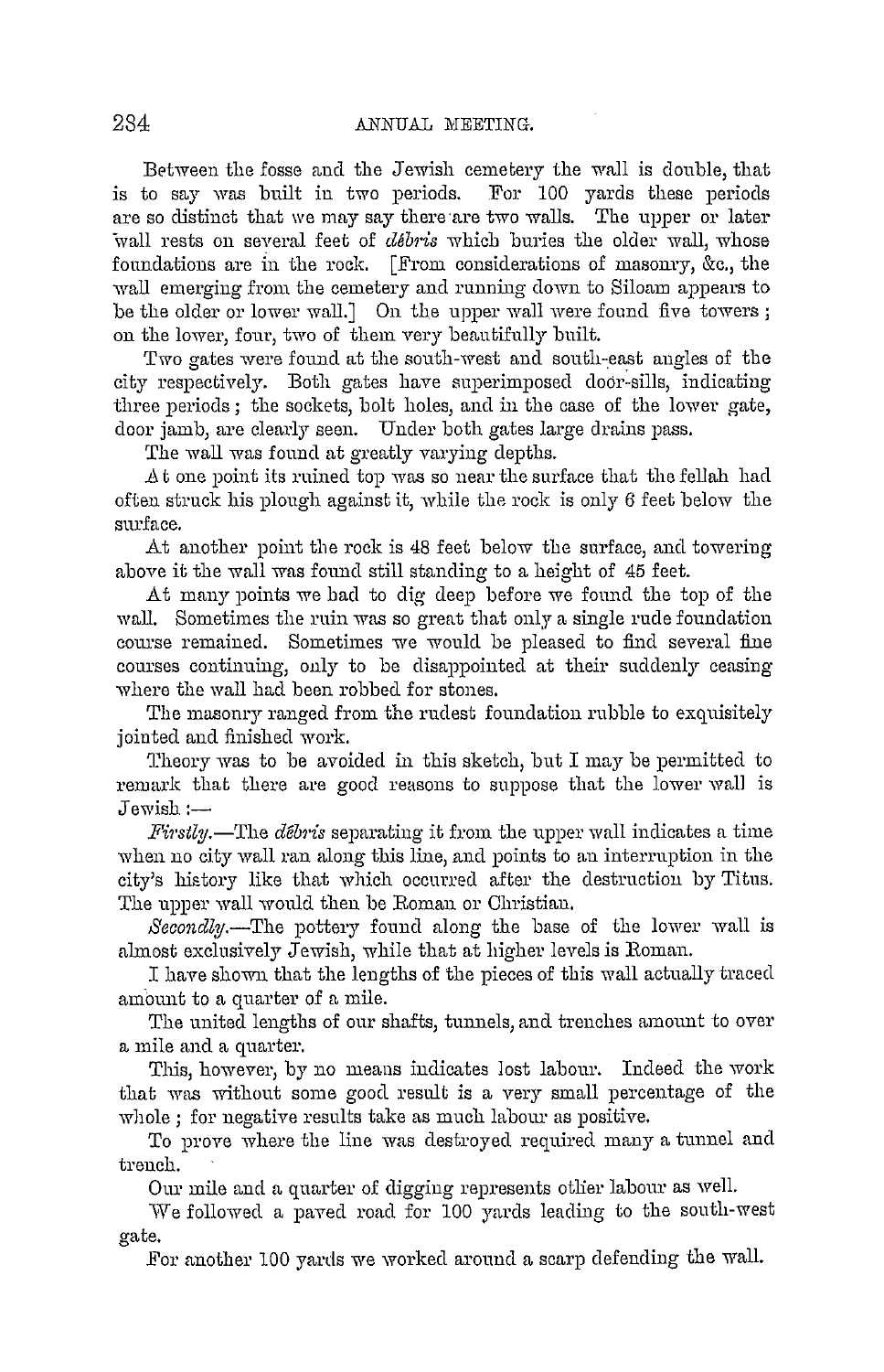From the line of wa11 west of the cemetery we drove a tunnel north for 100 yards to see whether some other wall crossed its path east and west.

The investigation of remains-a huge, apparently isolated tower, a beautiful mosaic pavement, &c.-struck in the line of this tunneladded another 100 yards to our labours.—And at the end of this tunnel, towards the north, we found another city wall enclosing the summit of the Western Hill, which has been examined at various points for a distance of 250 yards. This wall, which appears to be very late, also has its tower, which was investigated.

Near Siloam, outside the city wall, interesting Roman baths were discovered. Drains have been examined at various places.

Branching off from the main line of wall near the pool, another wall was found running north excluding the pool from the city, and this we are still investigating.

Our work has gone very smoothly. A buried wall is no respecter of persons, and runs through the lands of a Greek patriarch, a Moslem effendi, a Latin father, or a Siloam fellah, with all of whom the excavators must come to some understanding, financial or otherwise. But I am glad to say that this understanding has always been friendly. Unfortunately most of our work has been covered up; a barley field has revealed its secrets, and once again is in superficial appearance a mere barley field. The two gates still remain open, and when we.come to lay down in red lines the final results of the work, I hope that the map of the south of modern Jerusalem will present at a glance an intelligible idea of the topography of the ancient city."

The Executive Committee desire to convey their best thanks to. Dr. F. Bliss and Mr. Archibald Dickie for the admirable manner in which they have carried out their duties in the conduct of the exploration, and also to express their appreciation of the services of the late lamented Yusif Abu Selim and the workmen.

They deeply regret the death of Ibrahim Effendi El Khaldi, the Tnrkish Commissioner, who always carried out his duties with the greatest tact as regards the explorations while carefully attending to the interests of the Turkish Government.

The excavations are not the only work which has been carried on at Jerusalem under the auspices of the Fund. The veteran explorer Herr von Schick, indefatigable as ever, has pursued investigations of a very interesting character within the city. His examination of medieval churches and convents in Jerusalem, and of the quarter known as Bab Hytta, throw a flood of light on the conditions of the Holy City during the period covered by the Crusaders' occupation of it.

During the past year the Fund has sent out no expedition except that to Jerusalem, but an important tomb at Sur Bahir has been reported and described by Mr. Dickie, and a report of the adventurous journey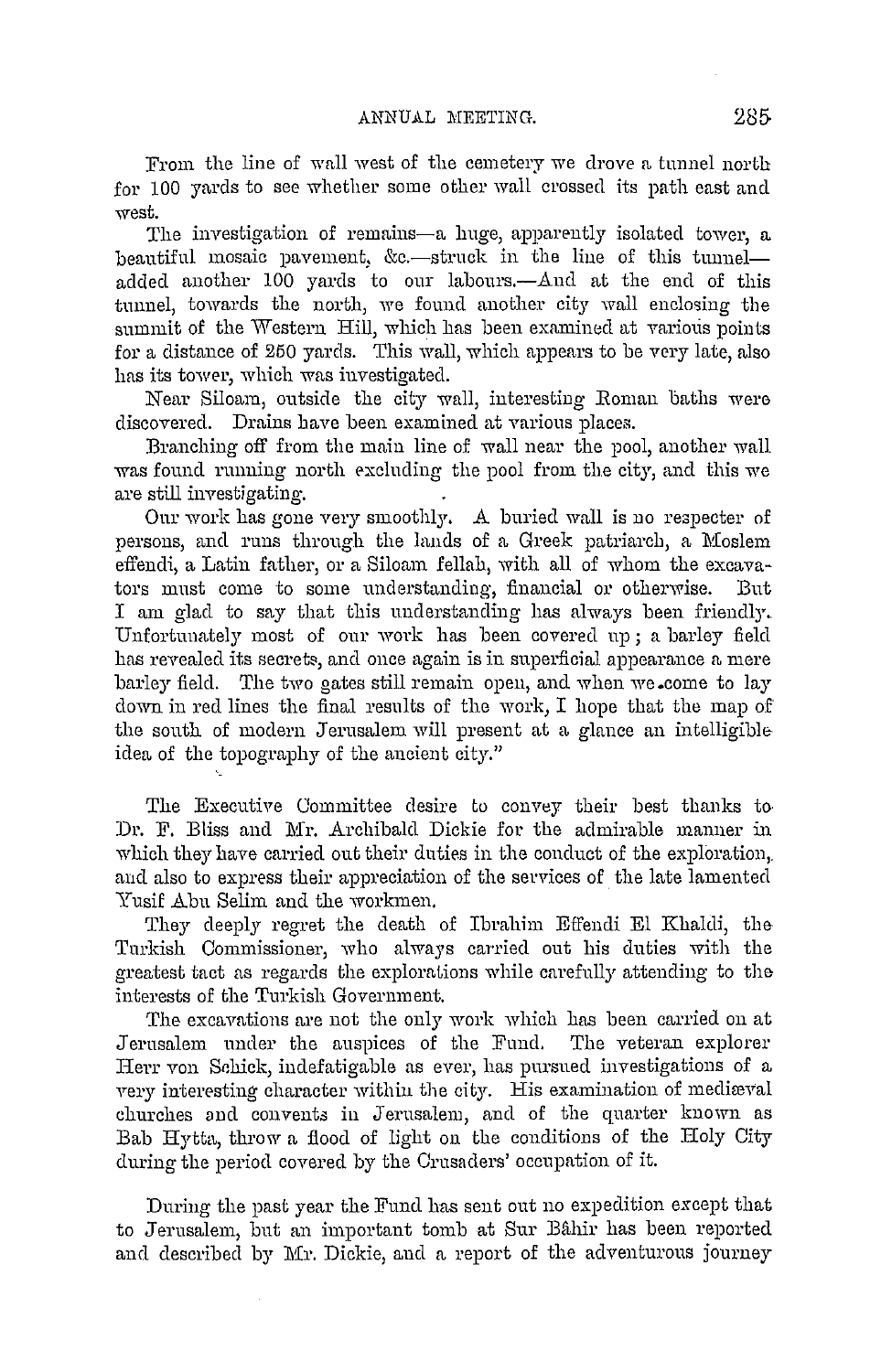·of Mr. Gray Hill east of Jordan has been placed at our disposal, and published in the *Quarterly Statement*.

The Executive Committee have also to thank many other scholars and explorers for contributions to the *Statement*, which for some years has formed a repertory of Palestine discovery, mid the opinions held respecting various points of interest.

Lieut.-Col. Conder, R.E., has contributed papers on "The Syrian Language" and "On the Onomasticon," besides notes on Dr. Bliss's ·excavations and various other topics.

To the Rev. Canon Dalton, C.M.G., we have been indebted for a paper on the Latin Inscription at Bab Neby Daud, and Mr. Ebenezer Davis has also supplied another on the same subject.

M. Clermont-Ganneau also, though very busy completing his work on "Archraological Researches in Palestine," has not forgotten to look into the *Quarterly*, and has forwarded some valuable notes on the Corea of Josephus, the Stoppage of the Jordan, and a number of the inscriptions found and copied by the Rev. Mr. Ewing.

Captain Haynes, R.E., has discussed at some length the "Route of the Exodus," " Caleb's Reconnaissance," and "The Date of the Exodus," and Lieut.-Col. Watson, R.E., has contributed a very interesting study of the site of the Jewish Temple.

The Rev. W. F. Birch and Rev. E. H. Hanauer have published their views as to the site of the Cave of Adullam; the Rev. T. E. Dowling, Chaplain to the Anglican Bishop in Jerusalem, has sent a description of some Biblical coins found in Palentine; Mr. John Bellows, a noteworthy paper on "Chisel-drafted Stones at Jerusalem"; and Rev. Theodore F. Wright, of Cambridge, Mass., U.S.A., Prof. R. H. West, of Beirût, H. A. Harper, Esq., and others have sent in useful contributions. Nor must we omit to mention the laborious reports on the Meteorological observations taken for the Fund at Jerusalem and Tiberias, which have been drawn up and contributed by our respected Chairman, Mr. James Glaisher.

The Fund, having made arrangements to take over the publications of the Palestine Pilgrims' Text Society, have issued during the year translations of-

> Marino Sanuto's Secrets for True Crusaders ; Burchard of Mount Zion; and Jacques de Vitry.

The Executive Committee desire to express their most sincere thanks to their Honorary Secretaries for personal services rendered so cheerfully, and to all their friends and subscribers.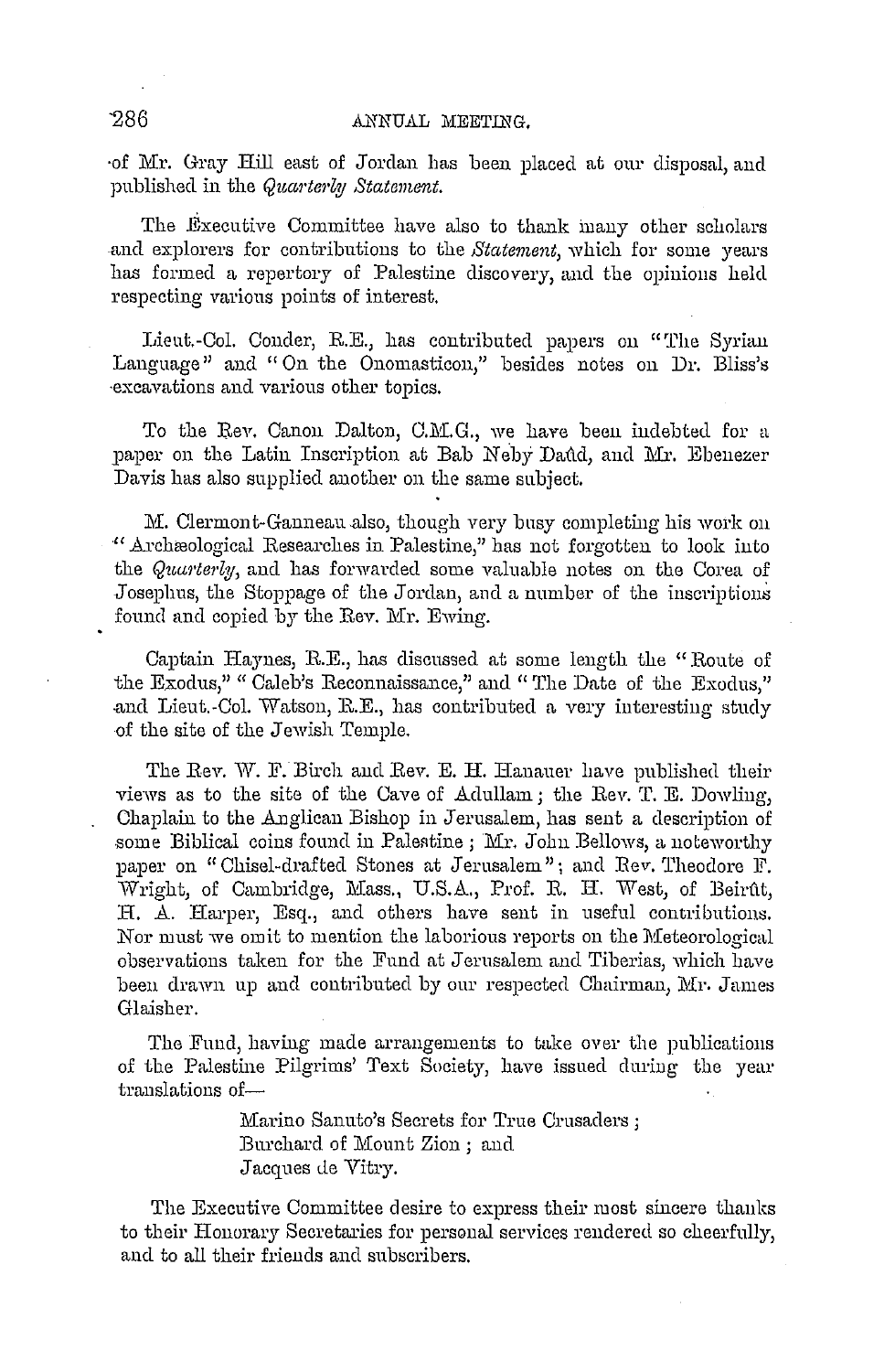Since the last Annual Meeting 227 annual subscribers have been, added, and 131 have been removed through death and other causes.

Your Committee have to record with regret the death of Lord<sup>-</sup> Leighton, P.R.A., who had been a member of the General Committeesince the year 1875.

They have the honour of proposing that the following gentlemen beelected Members of the General Committee :-

> The Right Honble. Earl Northbrook. The Very Rev. the Dean of Windsor. The Rev. Dr. Ryle, Hulsean Professor of Divinity at Cambridge. Gray Hill, Esq.

The income of the Fund during the year 1895 was from donations and subscriptions, £1,737 3s. *Bel.;* from lectures, £6 *5s.* ; from sales of publi-. cations, £748 ls. *8el.;* total receipts, £2,492 10s. *4el.* 

The expenditure during the same period was on exploration, £1,002 *5s.* ;, on printing the *Quarterly Statement*, new editions of books, maps, photos., &c., £775 l ls. *lOcl.* (the *Quai·terly Statement,* which is sent free to all subscribers of 10s.  $6d$ , and upwards, alone costing close on £500); on advertising, postage, insurance, stationery, &c., £172 12s. 9d.; the nmnagement, including rent of office, £598 *9s.* 10d.

The balance in the Bank at the end of 1895 was £320 17s. 2d. The liabilities at the same date amounted to £944 4s. 6d.

The balance sheet was published in the April *Quarterly Statement*.

The amount received since January 1st, 1896, up to July 7th, from donations and subscriptions, £1,032 11s. 2d.; sales, £446 13s. 8d.; total, £1,479 *4s. lOcl.* The expenditure during the same period has been £1,608 *9s. 4cl.* 

The liabilities on July 7th, 189G, were £1,291 13s. *0cl.* 

The balance in the Bank on the same date £191 12s. 8d.

In order to carry out the objects of the Fund effectively a considerable increase in its income is absolutely and essentially necessary, otherwise the excavations at Jerusalem will have to be suspended. The Firman having been so lately obtained from the Sultan for continuing these operations, which have been prosecuted to the present time with such nneqnallecl success, their cessation or delay would be a matter to be most deeply deplored.

Major-General Sir Charles WILSON, K.C.B., R.E.-Mr. Chairman, I have the honour to move the adoption of the Report, but before doing so I should wish to say a few words with regard to the meaning of the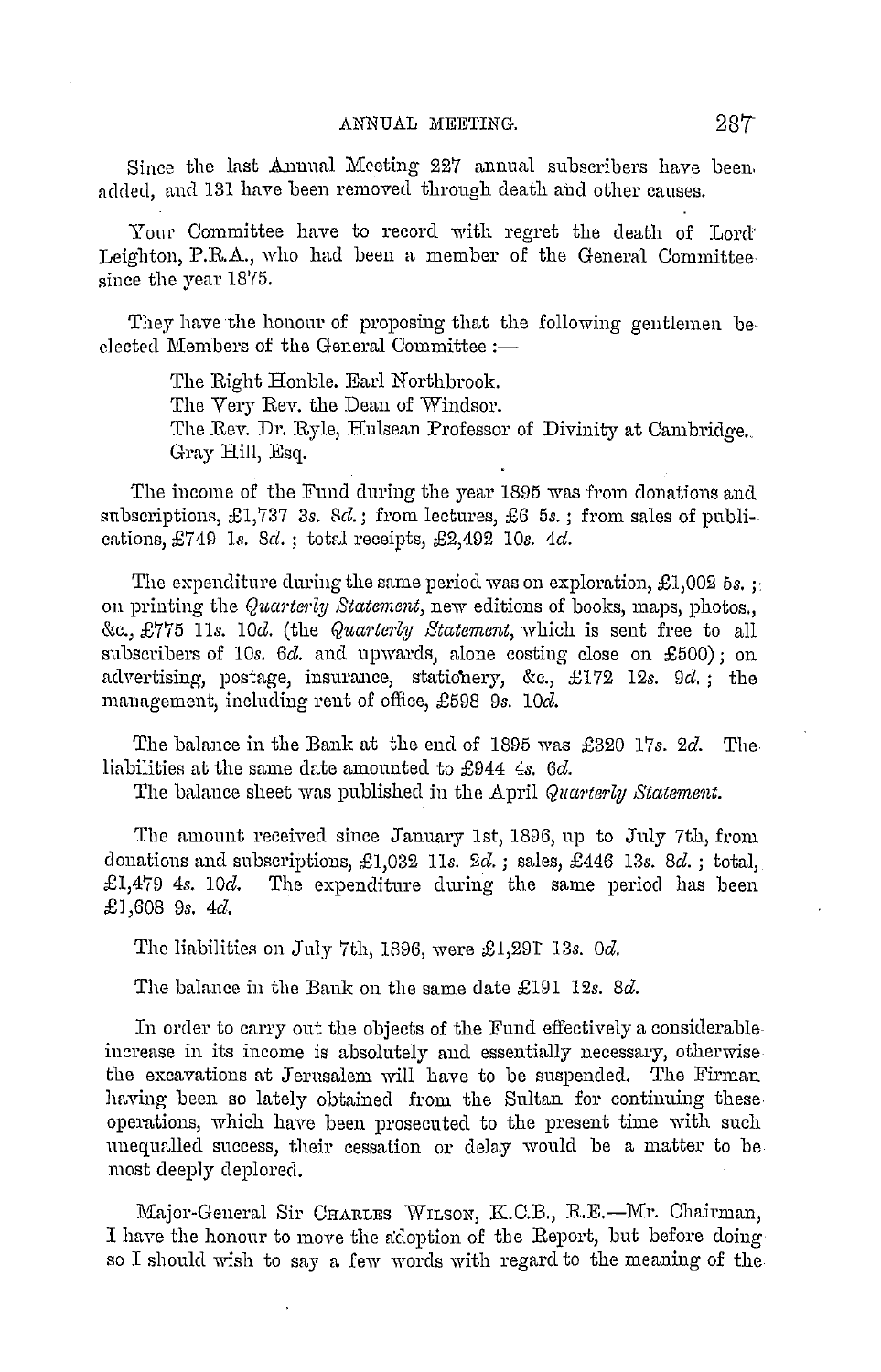explorations that have just been described. I think that in a few words I can explain to you their general importance. In the first place, we were rather in doubt last year as to whether, at the southern portion of his work, Dr. Bliss had got hold of the old Jewish wall. There was an idea that the wall he had found was that built by the Empress Eudocia about the middle of the fifth century. Dr. Bliss's excavations during the past year have clearly shown that the wall we believed to be Eudocia's was built upon the old city wall of the time of Titus. It is true that there is not much of this old wall left, but at one point it is very clearly defined ; that is on the south. At that particular point you have the old wall and above it a large accumulation of rubbish ; and built on this rubbish, and still standing, you have the later wall, which is probably that of Euclocia. There is another point, near the Protestant Cemetery, which is not quite cleared up. You see a sort of passage here *(referring to map)*. It is not very clear whether that forms part of an inner ditch or whether it is, as in the case of many of the old Greek towns in Asia Minor, a rock-hewn road giving access to the valley below. That is a point which we hope will be cleared up during the course of this season's operations. Then the discovery of the later wall is also very interesting, because that wall probably existed at the time -of the Crnsacles, or shortly afterwards. The present walls of Jerusalem date from the time of Suleiman the Magnificent, the great Sultan of Turkey. Then, coming down to the Valley of Siloam, it is extremely interesting to find a gate at that particular point. It is not quite clear whether it actually stands on the site of the old gate, but that will be cleared up during the excavations this year. The most interesting problems we hope to solve during the present year are the course of the wall in the Tyropœon Valley, and the position of the "Gate between the walls" which is mentioned in the Old Testament and through which the last King of Jerusalem fled  $(2$  Kings  $xxv, 4$ ; Jeremiah  $xxxix, 4$ , lii, 7). I hope we shall be able to solve that question, and also throw some light on the form of the Tyropœon Valley. It is a curious fact that, with all the excavations that have taken place, we still know nothing of the real course or form of the great central valley, except where Sir Charles Warren many years ago carried out his excavations near the Haram. In this valley we may hope to find some objects of old Jewish art. There is a depth of over 100 feet of rubbish, and surely we may hope that something has been washed down into this great mass of rubbish. We have hitherto been unfortunate in not finding architectural or archeological remains of importance dating from Jewish times. Another interesting point which will be cleared up is whether, as many writers suppose, there was a separate wall enclosing the upper city. Some of Dr. Bliss's recent excavations seem to point to the fact that there was such a wall, for beneath the wall was found a very old cutting in the rock which seems to run in the direction of a well-known scarp within the city. It is possible that these two may be connected, and that we may find some traces of the old Jewish wall which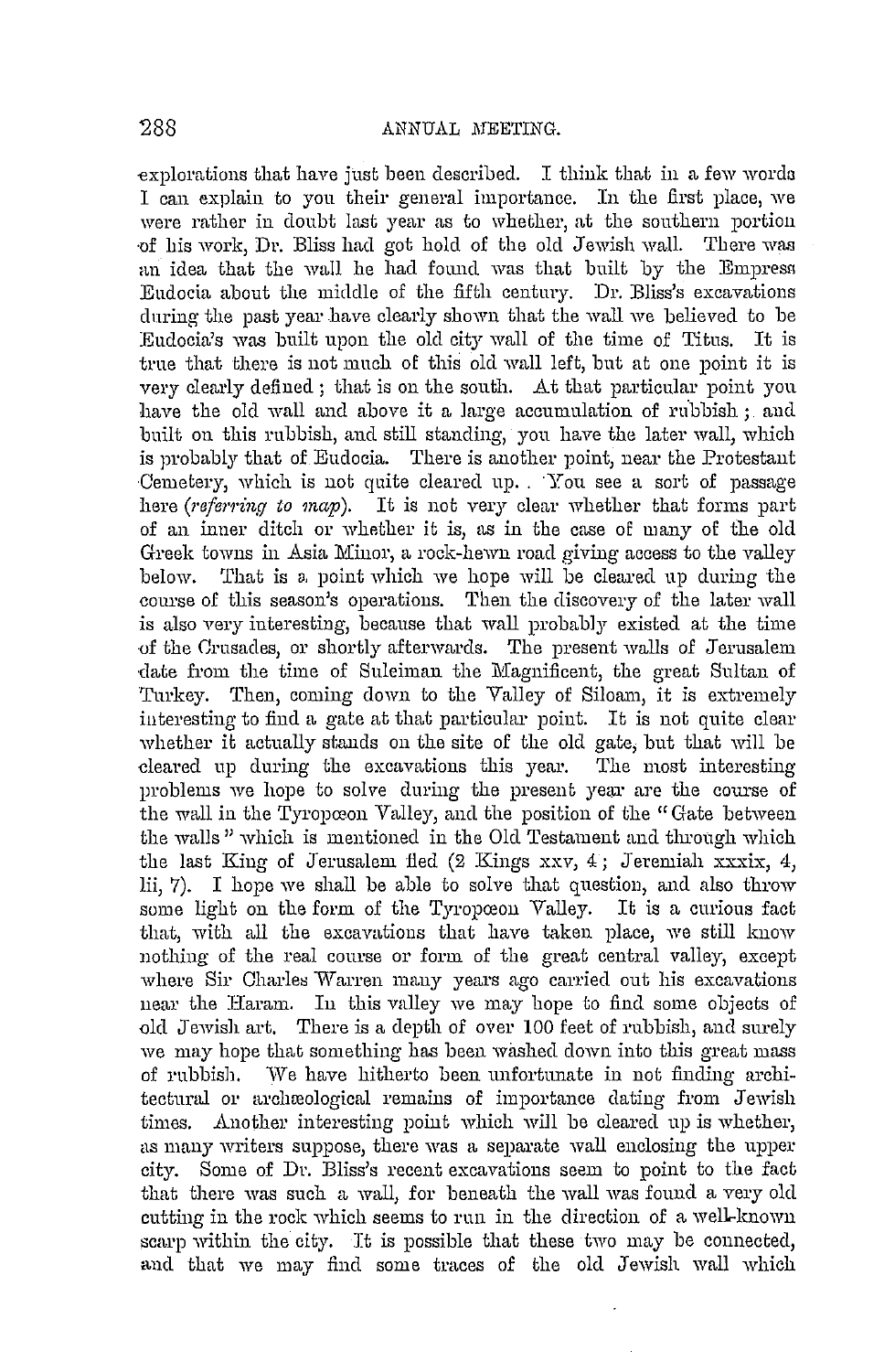surrounded the upper city. I should like to say a word with regard to the way in which Dr. Bliss has carried out these excavations. Having myself excavated at Jerusalem, I cau appreciate the great difficulty and sometimes danger of his work. I must say that he has carried out his excavations with remarkable success, and, what is a very good thing indeed for the Fund, at a very moderate cost. I think they are the cheapest excavations that have been made anywhere. He seems to get on well with his workmen and to get the most out of them that is possible. Well, all these difficulties and dangers will be very much increased during the ensuing season, because he will have to burrow down into this enormous depth of rubbish. We do not know the down into this enormous depth of rubbish. character of the rubbish ; we can only hope that it is tolerably firm, and that Dr. Bliss will be able to get on as well as he has hitherto done. The work will be very difficult, and I am afraid much more expensive than that hitherto carried out; but I am quite certain that the results will be commensurate with the cost, and we must all wish that Dr. Bliss may have the same success that has hitherto attended his labours. I shall be glad to *move* the adoption of the Report.

Canon DALTON, C.M.G.-In seconding the adoption of the Report you have heard read as to the work done during the last twelve months, I shall not detain you with any very lengthy remarks. Sir Charles Wibon has told you what has been already accomplished, and what remains to be done. I would beg to draw your attention mainly to the last paragraph of the Report, and I will read it once more  $:$  "In order to carry out the objects of the Fund effectively, a considerable increase in its income is absolutely and essentially necessary, otherwise the excavations at Jerusalem will have to be suspended. The Firman excavations at Jerusalem will have to be suspended. having been so lately obtained from the Sultan for continuing these operations, which have been prosecuted to the present time with such unequalled success, their cessation or delay would be a matter to be most deeply deplored." Our present financial position, however, is simply this. The excavations at Jerusalem, which, as Sir Charles Wilson has told us, are the cheapest he has ever heard of, cost about  $£100$ a month. We have now, at the present moment, a balance at the bankers of only £190. The question, therefore, we have to face to-day is a very urgent one. "Do you wish the excavations to go on or not *Z"*  It is manifest they cannot go on without funds. The present is an unique opportunity for prosecuting the work, and I am sure we shall all agree it would be a very great pity to suspend or in any way delay its completion. Let us therefore endeavour by every means in our power to exert ourselves that this untoward event should not occur. Now, there are two points in the annual outlay of the Fund, to which, in case they should have escaped your notice,  $I$  would beg to refer, as they account in a great measure for our pecuniary difficulties. The first is that all subscribers of half-a-guinea to the Fund have had sent to them, up to now, a copy of the *Quarterly Staternent* free by post. Now, the expense of printing and circulating this *Quarterly Statement* consumes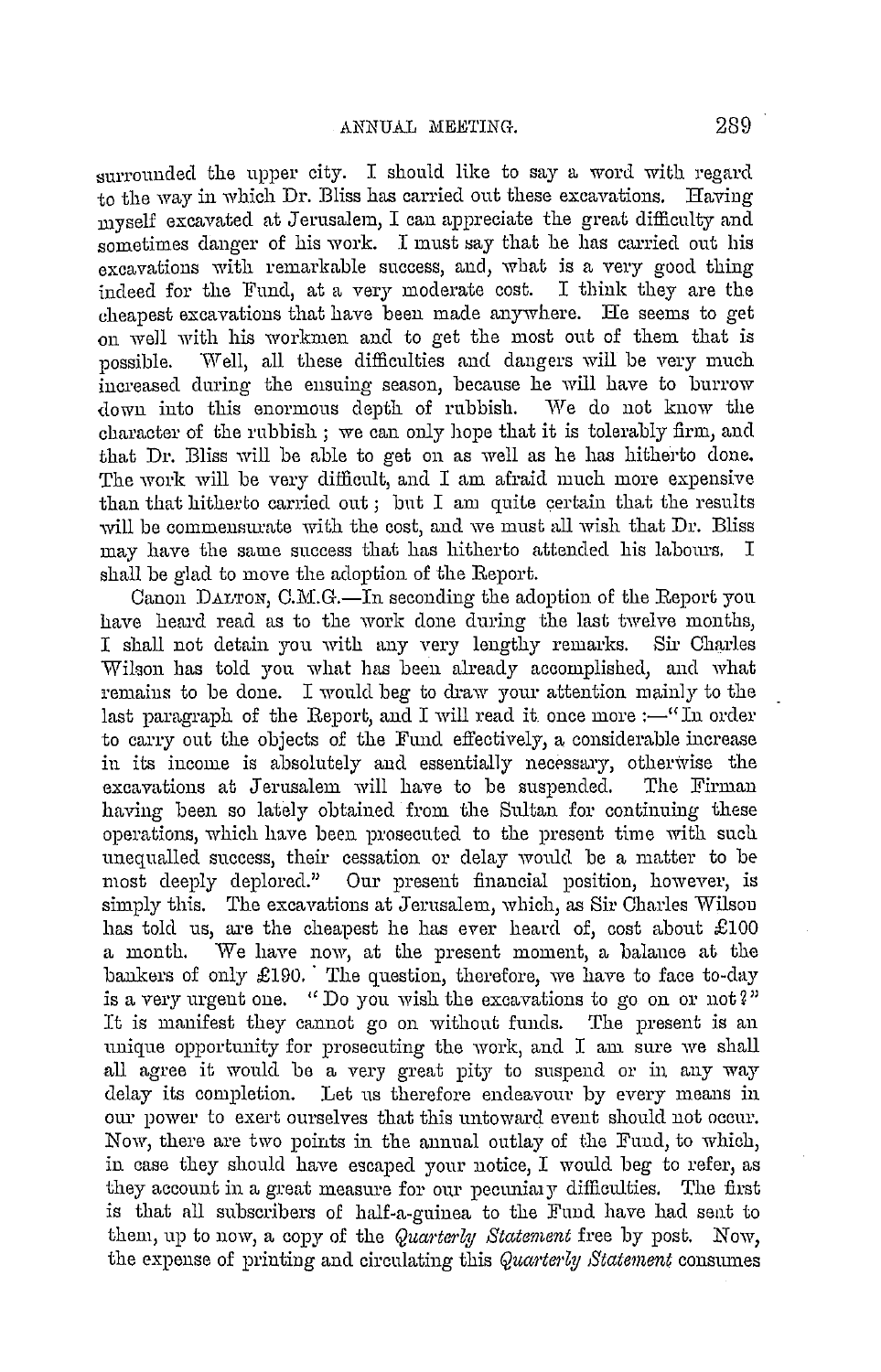a very large portion indeed of that half-guinea. None of the writers of the articles and papers that appear in it receive a halfpenny for their contributions. These all are given ungrudgingly and without payment; but each number contains engravings, maps, and plans, without which these interesting articles would lose all their Yalue, and it is the production of these that adds so greatly to the cost of printing. I do not think that any subscriber to the Fund who reads that *Statement* will consider there is any margin for retrenchment here, or would be willing to forego receiving the *Quarterly Statement* as heretofore, free. And the second point concerning which  $I$  wish to remind you is the item of "management and rent of rooms." This is necessary for the reason that the Fund possesses a museum of objects found from time to time in Palestine, models, and an extensive library and stock of printed books, which have to be housed and taken care of in some accessible spot in London if they are to be of any service, and, of course, a suitable spot cannot be found without paying rent for it. So, neither here, again, is tliere any legitimate hope of retrenchment. In short, all the operations of the Fm1d, I yenture to say, are conducted on the most economical principles. But the fact is too palpably clear that if the work is to continue we must strenuously endeavour to supplement our present very moderate and inadequate funds. I would, therefore, venture to appeal to the two bodies who are represented here to-day—the subscribers and the non-subscribers. First, to the subscribers, and especially to the halfguinea subscribers, who form so very large a proportion of our supporters, and ask-them whether, as they are already receiving back nearly the full value of their subscription in the shape of the *Quarterly Statement*, and seeing how little then remains out of that subscription to go towards prosecuting the real and substantial work in Palestine, I would ask them to consider the possibility of raising their subscriptions, at any rate whilst the excavations are going on; and besides of endeavouring also to gain more subscribers by making better known amongst their friends and acquaintances the work done and the great need there is of additional support. And, lastly, those who are not already subscribers I would venture to ask to set right at once this hitherto-as I imagine-accidental inadvertence on their part. Sliould their interest have been kindled to-day by what they have heard, or should they wish for any further information as to the Fund and its work, they will find Mr. Armstrong, if they will call at 24, Hanover Square, ready and most happy to supply it to them. Gentlemen, I beg to second the adoption of the Report, and I leave the matter with every confidence in your hands.

The Chairman then put the Resolution to the meeting, and declared it carried.

The CHAIRMAN. Our next business is the election of the Executive Committee.

Rev. W. J. STRACEY. Mr. Chairman, I have been asked, and I have very great pleasure in proposing the re-election of the Executive Com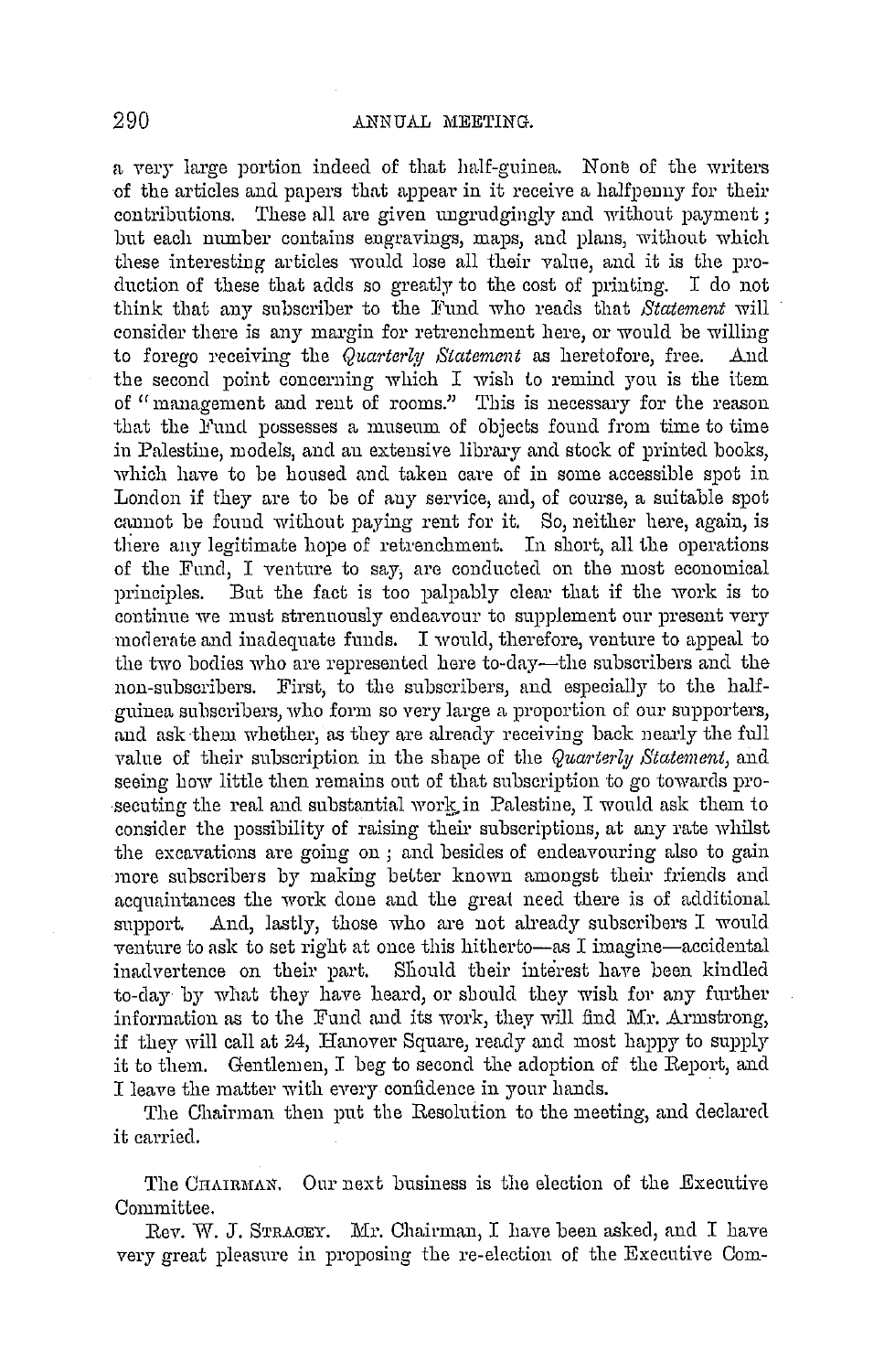mittee, and in doing so, Sir,  $I$  think we must not only congratulate you, but we must congratulate ourselves on the fact that yon seem to put your clock back from year to year, and that you go to all this work with the activity and energy of a young man. We are always very glad to see yon looking, year after year, as young as ever. What struek me, from what has just been said, is, I think it would be a good plan for the Executive Committee to take into consideration whether itis advisable that £700, or the best part of £700, should be expended upon the distribution of the *Quarterly Report* gratis? I think it would be a very good plan if a certain charge of one shilling or two shillings a number was made. It would add immensely to the funds of the Institution, and it would not be felt by anybody. I venture to make this one suggestion, and I now propose the re-election of the Executive Committee for the ensuing year.

Mr. JAMES MELROSE.-1 have much pleasure in seconding the proposal which has just been made, and I trust that the appeal will be well responded to with regard to the increase of the funds pf this Society. It cannot be expected that the Executive Committee can make bricks without straw, and it is highly desirable, in the interests of the public, that the work should be carried on. I have much pleasure in seconding the resolution.

The CHAIRMAN.-It has been moved and seconded that the Executive Committee be re-elected. Those in favour will please hold up their hands. (Resolution carried.)

The CHAIRMAN.—I should like now to move a vote of thanks to our workers in Jerusalem. They deserve it, and deserve it well. It has been truly said that no excavations have been carried on for so small a sum of money, and how it is done I can scarcely tell. It is a pleasure to me to know that there is such a feeling among our workers there, that they do everything in their power to keep the expenses clown. To Dr. Bliss I need not say how much I feel indebted for his tact, his judgment, and perseverance. To him you will accord a warm vote of thanks, and not less to Mr. Dickie, to whom we are indebted for those beautiful drawings, which so accurately represent the stones so far below the surface of the earth. And I ask you all and everyone to accord not only your thanks, but also your sympathy. It is but a few weeks since that Dr. Bliss and Mr. Dickie were attacked by two men. Dr. Bliss was attacked first, and Mr. Dickie in protecting him was stabbed and his right arm broken, so that we cannot expect any drawings from him for some time. Your sympathy for men working under those  $circumstances$  I am sure will be given freely and heartily. (Hear, hear.) THen there are others to whom we must express our gratitude. The Governor of Jerusalem, I am sure, is doing everything he can, and there is his Excellency Hamdi Bey at Constantinople. To those I would ask yon to give a warm vote of thanks. And then there are those who work at home-how our office is kept up, and how the work is done for the money I do not know. It is perfectly true that I look after the

TT.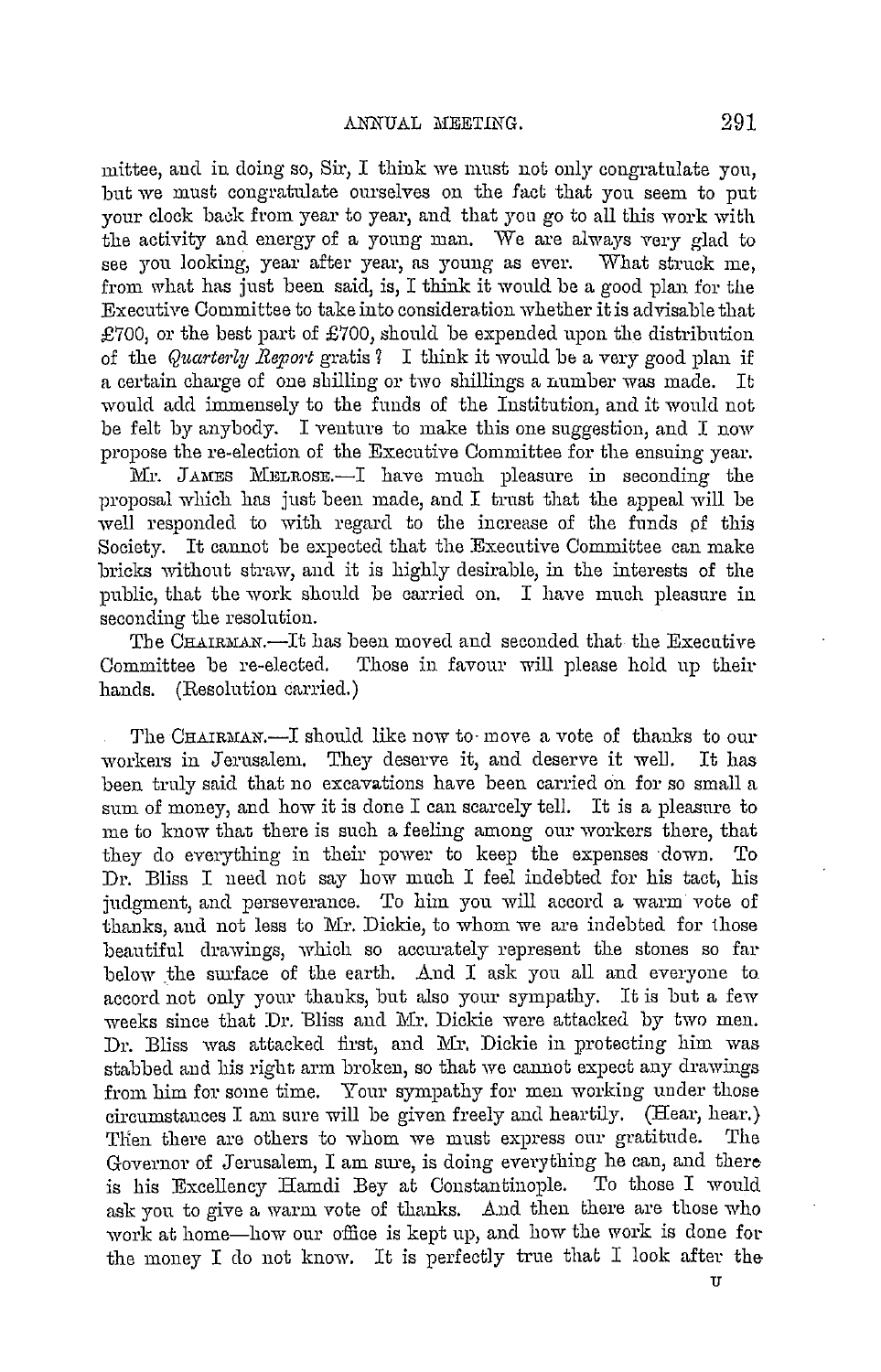expenses in every shape. I do not know of a single sixpence of the money contributed to this Fund that has ever been expended but for the purposes of the Fund—not a glass of wine, or a biscuit, or a cup of tea has been paid for by the Fund, and yet I have known it a good many years now. So that to Mr. Armstrong, our active secretary, we must express our thanks. I said last year I should like to increase his salary, and perhaps that good time may come in the future. Then the editor of our *Statement-but* I will not say a word about him, the *Statmnent*  speaks for itself. To these gentlemen I should like to give a vote of thanks. But here I find that I am imperfect, for I have not included Herr Conrad Schick, who is over seventy, and yet as energetic as a young man. I will ask you, ladies and gentlemen, to accord all these a hearty vote of thanks in recognition of their labours. We are indebted for our. meeting to-day to the managers of the Royal Institution. They have for many a year been generous to us, and given us the use of this theatre. May I ask you to give the Managers of this Institution your thanks. ,(Applause.) I will ask Colonel Watson to second these motions.

Lieut.-Colonel WATSON.-Mr. Chairman, ladies and gentlemen, it is a real pleasure to me to second these votes of thanks. I have had the pleasure of knowing Dr. Bliss very well; I made his acquaintance in Jerusalem, and I have a good knowledge of his capacity and ability which make him so well fitted to be our explorer in Palestine. Probably some of you do not know that Dr. Bliss was born and brought up in Palestine. He knows the languages of the country as well as English He is an American, the son of the well-known Dr. Bliss, the head of that splendid educational establishment at Beirut, which has done more for the education of Syria, probably, than any other school, or any number of schools put together. If any of you know Beirut, I strongly recommend you to pay a visit to the college. And you will quite understand that a man like Dr. Bliss, born and brought up in such an atmosphere from his very earliest days, should possess qualities which make him now so thoroughly well fitted to do the work of the Palestine Exploration Fund. His knowledge of the languages, his knowledge of the people, enables him to deal with the Tnrks, the Arabs, the Greeks, the Romans, .and all the different religions in Jerusalem, in such a way that we have had no difficulties. We might have had great difficulties, and the fact that we have had so few difficulties is to a great extent due to Dr. Bliss's tact. To Mr. Dickie, of course, we all owe the greatest thanks for the .admirable manner in which he plans out the drawings of the various ,excavations. You see some of his work oi1 the table before you. As ~he Chairman has stated, not very long ago, 1mfortunately, Dr. Bliss and Mr. Dickie, in walking back to Jerusalem at night, were attacked by a •con1Jle of thieves, with such violence that Mr. Dickie's ai·m was broken. :He suffered a good deal from it, lmt I have heard from Dr. Bliss, in a .letter received yesterday, that Dickie's arm is going on very well, and he hopes soon to be able to return to his work. Well, ladies and gentlemen, ·there are other people whom we ought not to forget. There is the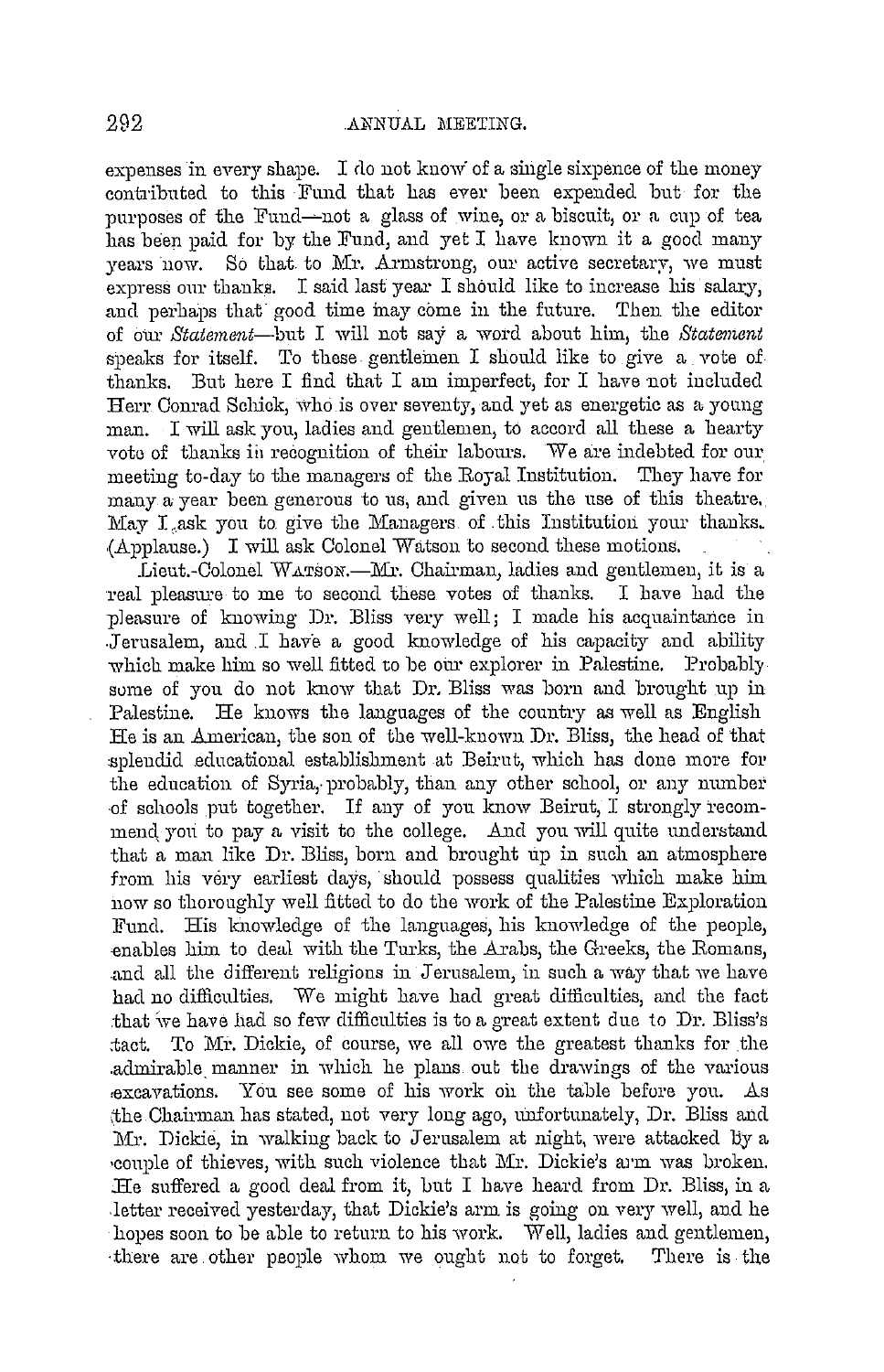Turkish Commissioner, whose recent death we greatly regret, who was appointed to supervise the explorations. You know, in Turkey, if you ·go exploring, yon must always have a Commissioner appointed by the Turkish Government to see that you conduct your explorations in accordance with the laws of the laud. Explorers have a way of putting things in their pockets, and the Turkish Government, I think very properly, •directs that all interesting finds made on Turkish soils are to go to their excellent museum at Constantinople. That museum is under the charge of a most intelligent Turk. Perhaps some in this room are acquainted with him. I am happy to say that I have met him, and have much enjoyed his society. His name is Hamdi Bey, and he is as good a specimen of a Turkish gentleman, literary and scientific, as yon could possibly wish to meet, and to him we owe great thanks for having assisted in getting us the Firman in the first instance, and lately an extension of the Firman. We are very much indebted to His Majesty the Sultan for having been kind enough to allow us to carry out these explorations at Jerusalem. We hear a great deal nowadays about the Turks, but I must say, as far as the Palestine Exploration Fund is concerned, we have nothing but good to say of the Turks, from the Sultan down. We have the Pasha of Jerusalem, Ibrahim Pasha, who has been a good friend· to us. He has helped Dr. Bliss through his difficulties, .and to him we owe a great deal. I think it is a happy thing to feel .that Turks, Jews, Mohammedans, Americans, and English, in fact all nations, have no discord, and no feeling as regards these explorations, but just to acquire knowledge of what has happened in the past. (Applause.) I am sure, ladies and gentlemen, you will all sincerely join in this vote of thanks.

Dr. WILLIAM WRIGHT.—Mr. Chairman, ladies, and gentlemen, I have had one pleasant moment on this classic ground, and that was at the point at which our good Chairman proposed to close the meeting. I thought I should be saved from making a speech, but still I am pleased to say a word on behalf of those employed by this Society.

I used to live in Syria, and knew the men and their work well, and I think one of the things which has made this Society what it is, is the high character of the men the Committee were fortunate enough to employ in their work.

One afternoon when I was sitting on the top of my house on  $M$ ount Hermon, I saw what I considered two Turkish soldiers passing up the valley. They began to pitch a tent, and I was a little strnck with the business-like manner in which they were doing their work. A little later ·one of my men came up to me and told me that two Turkish soldiers had passed, and were much interested to know that I lived there. I hurried down from the top of the house and approached the tent. As I came near I saw that one of the soldiers was a tall man and the other short. They looked what is called "the long and the short of it." The little man came to me and began to talk in Arabic very fluently. When you begin

U2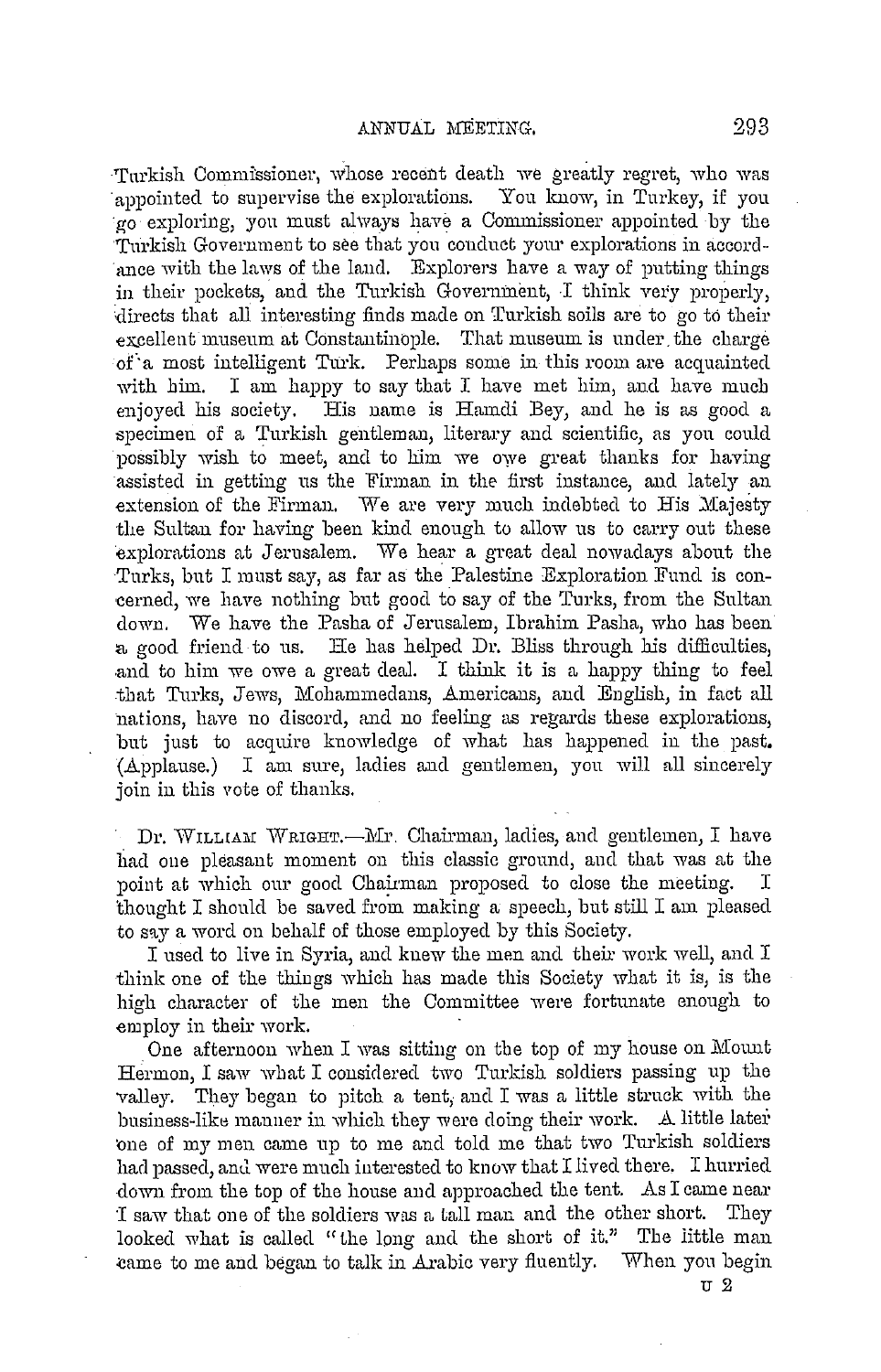salutations in Arabic, you ask as many questions as you can-"how is your father, how is your mother, how are all your relations, your aunt, &c.," and when you have got to the end, you begin again. You do not wait for an answer, but you both ask the same questions until you are out of breath. When I got to that point I looked round and saw the big Turkish soldier laughing out of a big English face, such as never adorned the head of a Turk. I turned to my little friend, and said " Perhaps you and I could get on better in English," and then I found I had stumbled on Drake and Palmer returning from the desert of the Tih.

We spent the next few days together, and the following night on the top of Mount Hermon. We passed from place to place, and I had an opportunity of finding out the marvellous faculty Professor Palmer had for learning foreign languages. We passed from one village where the language was spoken in one way to another where it was spoken slightly different, and he seemed to have caught the change of dialect with the change of air. You know who Drake was. You know that he went out to Syria not believing much in the Bible he hacl gone to illustrate. You know also what his end was, and the loving Christian message he sent to his mother in his last moments. Those two have gone, and I speak freely of them, but Mr. Armstrong is with us, and I hope he will excuse me if I give an illustration of the way of getting through difficulties by P. E. F. men. He and I were once riding together past Kulat El-Jendal. On our journey we met some of the people of the village. They came running to us, and told us that all the people who passed that way were being stripped, and they implored us to go back and not risk passing through the place. We spoke very large. Mr. Armstrong had an instrument for surveying that glanced very much, and I had a geological hammer, and as we came near the place, Armstrong moved his compass so that it would shine as much as possible, and I kept moving my hammer, as if we were loading and priming infernal machines. The result was, we passed without any picturesque incident.

Not only abroad, but at home you have been very lucky iu your officials. Very lucky in getting your distinguished Chairman. It was a great piece of luck getting Sir Walter Besant so long for our Secretary, as well as the other men who are here to-day, and Sir Charles Warren, and also one who is absent up the Nile. You will remember the Sirdar was the surveyor of Galilee.

I am here to-day by command. I happen to be on the Executive-Committee, but *I* had no hand in putting myself forward as a speaker. You have a Chairman who says, and it is done. I am here in obedienceto his command. I am here because the Society I represent is a great debtor to this Society. Here is one set of English maps we have made from your maps (*producing a copy*). When our eloquent Canon here was urging you to support this Society, I thought it would be a good thing to follow on the *cui bono* lines. What is the benefit? You have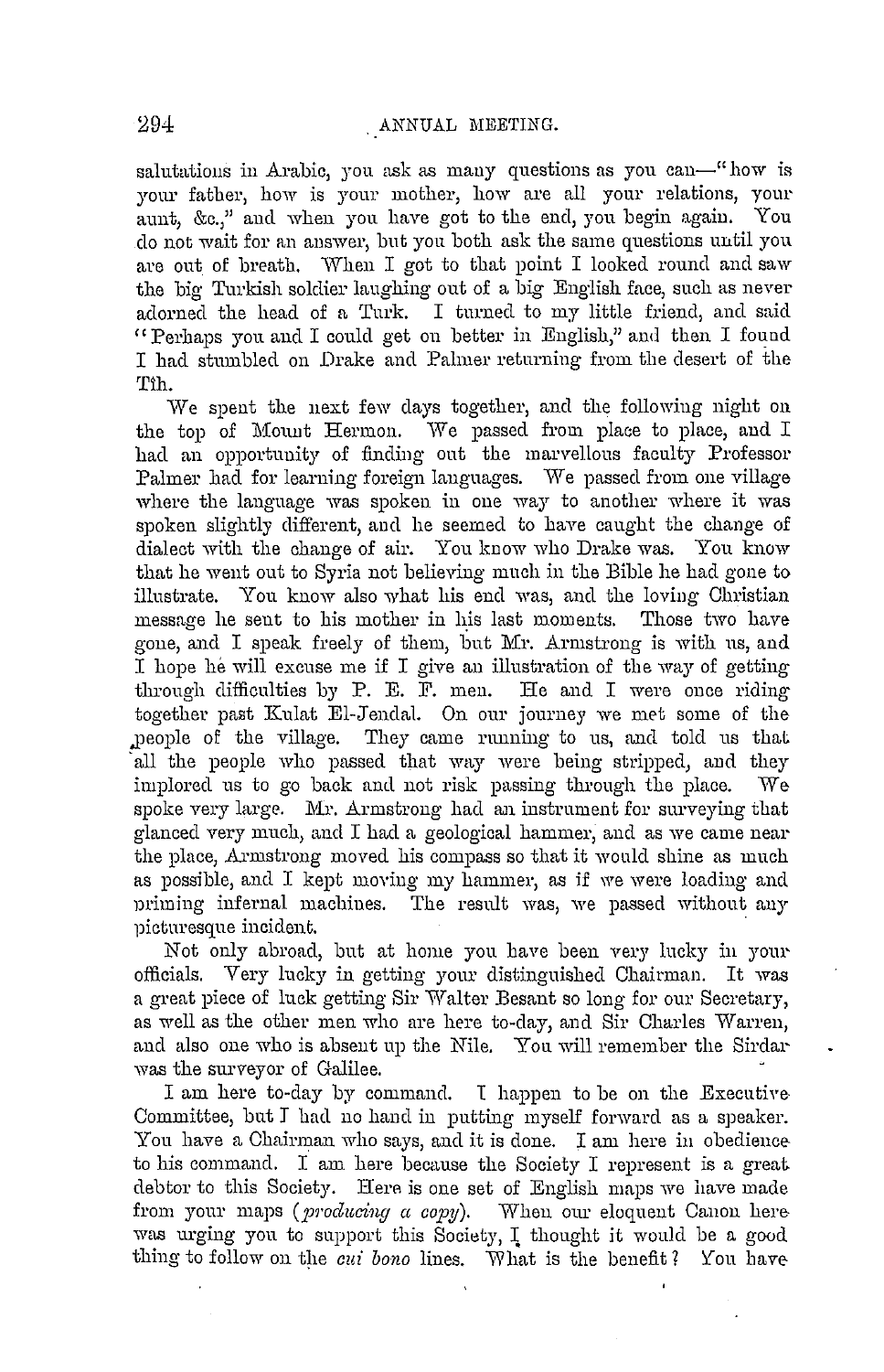carried on this Society for 31 years, what have you done *I* I am here to-clay as a debtor. There is a specimen of our Bible maps that we have made from your survey. Of course they are not confined wholly to' Palestine, because Sir Charles Wilson, Professor Ramsey, aml others have been through Asia Minor, and we have taken advantage of their identifications.

Though this is not a religious society, I ask from my point of view, *aui bono*, what good are you doing? You are exploring an Oriental land, and throwing light on the Bible. That book which we all reverence is an Oriental book. It was written by Orientals for Orientals. Every expression in that book had its origin somewhere in Oriental lands, and even the most sacred expressions are moulded and limited by Oriental expressions, and the most fervent aspirations of the men who spoke and wrote in that book only found a tongue in thoughts that had their natural birth in the Roly Land. All the speakers in the original book were Orientals. Even our Lord Himself, as He passed along the highways, pointed to Oriental things that lay along the highways, and made them the signs and symbols of God's dealing with men.

In our Euglish translation we have the entire substance of the Oriental book, but many burning words lose their effect in translation, and not only the artistic form, but much of the light and colour is lost in passing into Western phraseology. Now the business of this Society at the present time is to enable us to get behind what we may call the Western veil that lies on the face of the Oriental Bible, and to study the book among the surroundings, among the customs, and in the very atmosphere in which the book itself was written.

In doing this work you have gone about the business as you proposed in your first meeting, in a scientific manner, Your method from the beginning has been the Baconian, you collect your facts, you publish them to the world, you let men judge and come to decisions on them. There is another way of dealing with the Bible much in vogue. There is the guess-work way, and important conclusions are reached on evidence that would not be accepted in any police-court in London. The method has a much grander name. I have seen the Bible dealt with in this manner, and patriarchs and prophets brought in convicted of ignorance and error on evidence that would not have created a prirna *facie* case against a poacher. You go by the Baconian method, yon lay hold of facts, you publish them, yon do not dogmatise over them, you give them to us and tell us to judge by them, That is the business your Society is doing ; that is good business, scientific business-work worth doing and worth paying for.

You know that it is one of the facts of modern times, that all the good work in the world is being done by experts. Wherever you find work being done that is worth doing, it is being done by experts. This Society employs experts. When all good work is being done by experts, surely it would be a mistake to leave this vital work in the hands of inexperienced men, There are some who have not read about your work.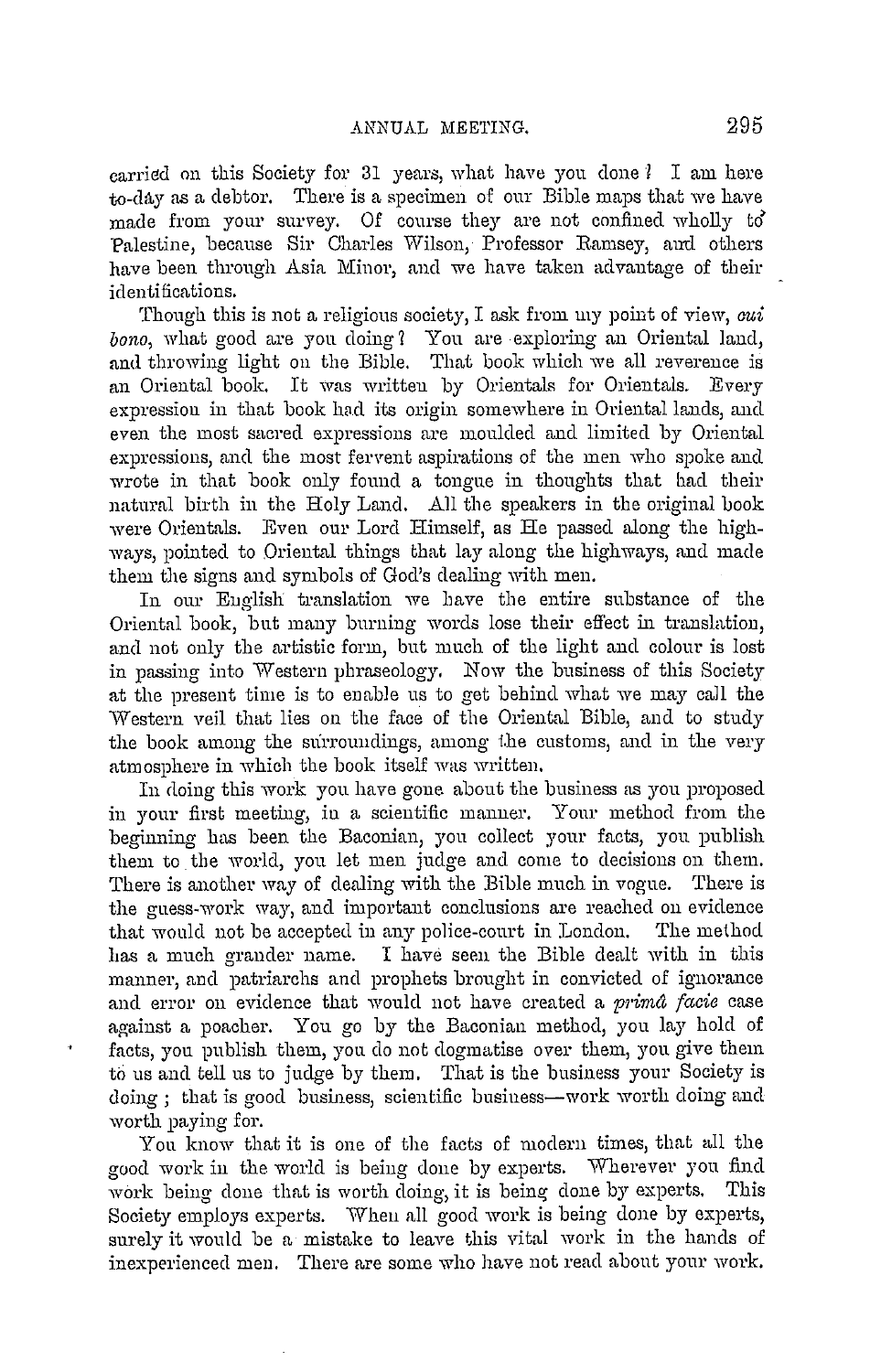I had two Oxford students lunching with me to-day, and I asked them what they thought of this Palestine Exploration Fund. And they said, "We do not take it in at Oxford."

You have made vast changes in the maps of Bible lands. When I went to Palestine about 30 years ago, the rivers ran up and clown hills in the most reckless manner. That is a very short time ago. Those were the days when people believed that the Bible came down from heaven bound in calf. The Bible did not come to us in that fashion. There are a good many other things to be cleared up yet regarding the Bible, but this Society of yours has shown that that Book is substantially what it professes to be, and that, I think, is worth fighting for and worth paying for.

I support the resolution that our best thanks be given to those gentlemen who have been working for us. I knew Dr. Bliss as a baby. I have known him ever since ; I have seen him in his father's home and I know his work, and I am sure he is doing good work. You have had a long succession of good men engaged in your work both at home and abroad, and I do trust that the English public-especially the Bible-reading public -will support you better than they have done. In the Society to which I belong we have published the maps of the Exploration Fund in at least nine languages. Six more will come before us by the end of the week, and I hope, before this Society is many years older, we shall have your Palestine Exploration maps in some two or three hundred languages scattered throughout the world, and showing to the various peoples the localities where the things occurred that are spoken of in the Book.

Dr. Löwy.-Ladies and gentlemen, we have heard most eloquent and interesting and instructive speeches, and everyone who has spoken seems to me to be in competition with his predecessor. Everyone, however honourable, wishes to outdo his predecessor. However eloquent one gentleman may be, the one who follows wants to be more eioquent, Now, it will be my ambition and my endeavour, not by speech but by a few observations, to outdo all my predecessors. (Applause.) You can see in the beloved face of our Chairman that his ardent wish is to benefit to the utmost this Society over which he so honourably and nobly presides. Now, if we really wish to make to him a declaration of love it will uot be by compliments, but by carrying out that financial, suggestion, that eloquent suggestion, which was made by one speaker, namely, that we who are half-guinea subscribers are to metamorphose ourselves into guinea subscribers. Admonition begins with example; I will at once change myself into a guinea subscriber, and I do so by way of a bribe. I request you ladies and gentlemen who are half-guinea subscribers not to leave me in the cold. But the excellent suggestion. which was made that we should pay a guinea instead of a half stopped short. I should request those who can afford to pay two guineas as well as one, they should also convert themselves. And then there should be a competition among those who subscribe in order to benefit that excellent